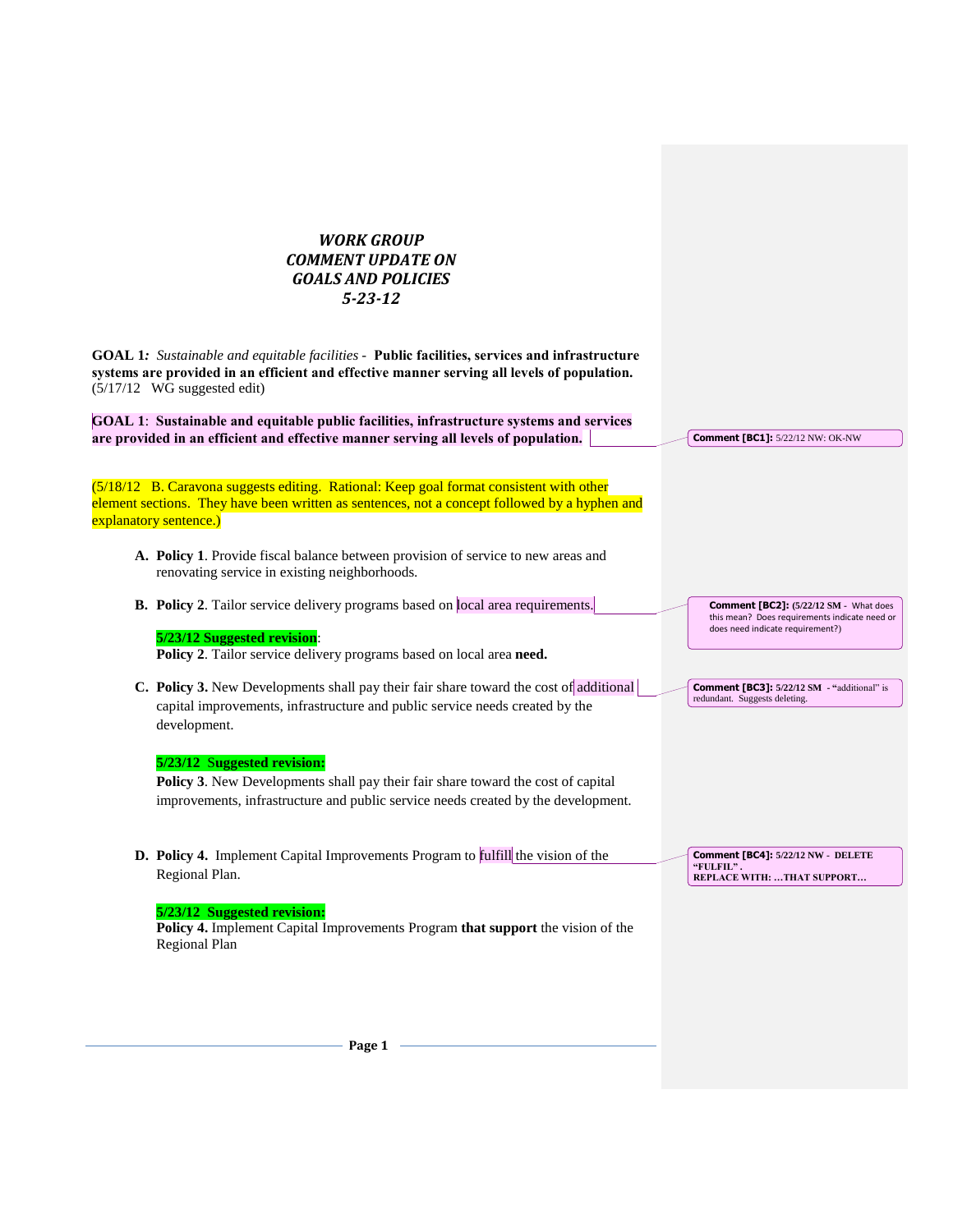|          | E. Policy 5. Encourage the integration of service location to provide more accessible<br>service.<br>5/23/12 Suggested revision:<br>Policy 5. Where appropriate, locate multiple services in one location for efficient<br>delivery. | <b>Comment [BC5]:</b> 5/22/12 SM "more<br>accessible"?)<br>(5/22/12 NW SUGGESSTS: Where appropriate,<br>locate multiple services in one location for<br>efficient delivery.                                                             |
|----------|--------------------------------------------------------------------------------------------------------------------------------------------------------------------------------------------------------------------------------------|-----------------------------------------------------------------------------------------------------------------------------------------------------------------------------------------------------------------------------------------|
|          | <b>F. Policy 6.</b> Support Enhanced Civic Design for all public facilities.                                                                                                                                                         |                                                                                                                                                                                                                                         |
|          | <b>G. Policy 7. (5/17/12 Nat White suggestion:</b> Would like to incorporate a policy that<br>directly deals with library location. Group to research if there is a 'standard' by<br>population.)                                    | Comment [BC6]: 5/22/12 SM : I like the idea of<br>including this - in the case it is not too much detail.                                                                                                                               |
|          | 5/23/12 Suggested revision:<br>Policy 7. Educational and public library facilities shall be designed, located and<br>built to equitably meet the growing population and use.                                                         | 5/22/12 NW : Educational and public library<br>facilities shall be designed, located and built to<br>equitably meet the growing population and use.                                                                                     |
| priority | <b>GOAL 2:</b> Regional infrastructure coordination - planning and implementing facilities and<br>infrastructure systems between public agencies, non profits and private providers is a<br>$(5/17/12$ WG suggested edit)            |                                                                                                                                                                                                                                         |
|          | GOAL 2: Regional facilities and infrastructure coordination, planning and implementing<br>among public agencies, non profits and private providers is a priority.                                                                    | Comment [BC7]: 5/22/12 SM Suggests: delete<br>"implementing", insert "implementation"                                                                                                                                                   |
|          | 5/23/12 Suggested revisions:<br>GOAL 2: Regional facilities and infrastructure coordination, planning and<br><b>implementation</b> among public agencies, non profits and private providers is a                                     | <b>Comment [BC8]:</b> 5/22/12 NW Suggests: Goal 2:<br>Coordination between public agencies, non profits<br>and private providers in planning and implementing<br>regional facilities and infrastructure is a (cost saving)<br>priority. |
|          | priority                                                                                                                                                                                                                             |                                                                                                                                                                                                                                         |
|          | <b>OR</b>                                                                                                                                                                                                                            |                                                                                                                                                                                                                                         |
|          | GOAL 2: Coordination between public agencies, non profits and private<br>providers in planning and implementing regional facilities and infrastructure is<br>a (cost saving) priority.                                               |                                                                                                                                                                                                                                         |
|          | A. Policy 1. Cooperative planning between government jurisdictions, agencies,                                                                                                                                                        | <b>Comment [BC9]:</b> 5/22/12 SM Cooperative                                                                                                                                                                                            |
|          | educational institutions, non-profit and private service providers shall be pursued.                                                                                                                                                 | planning of what? Infrastructure?                                                                                                                                                                                                       |
|          | 5/23/12 Suggested revision:                                                                                                                                                                                                          |                                                                                                                                                                                                                                         |
|          |                                                                                                                                                                                                                                      |                                                                                                                                                                                                                                         |
|          |                                                                                                                                                                                                                                      |                                                                                                                                                                                                                                         |

**Page 2**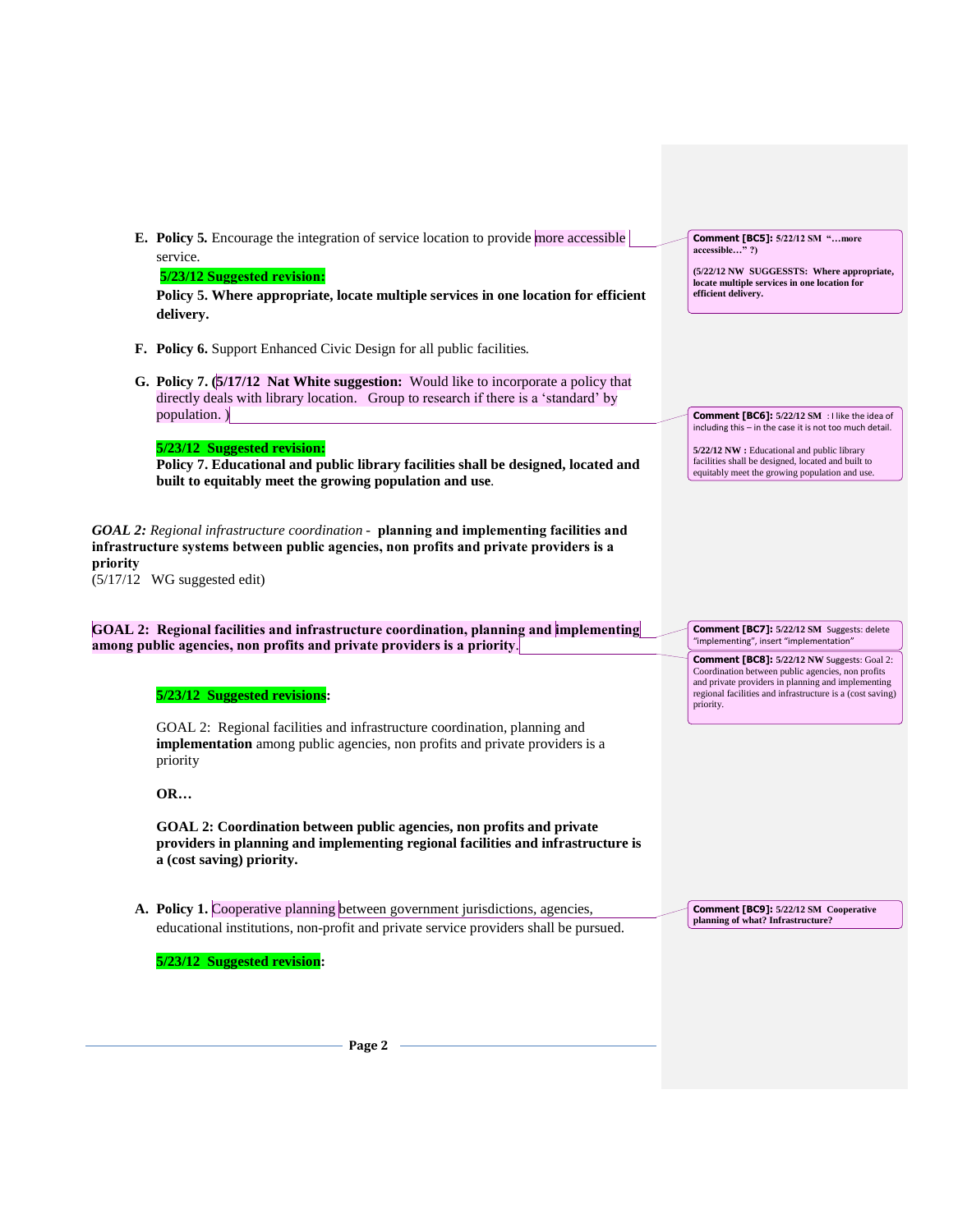| Policy 1. Cooperative planning of infrastructure and facilities between government<br>jurisdictions, agencies, educational institutions, non-profit and private service<br>providers shall be pursued.                                   |                                                                                                                                                                                                           |
|------------------------------------------------------------------------------------------------------------------------------------------------------------------------------------------------------------------------------------------|-----------------------------------------------------------------------------------------------------------------------------------------------------------------------------------------------------------|
| 5/23/12 Suggested additional policies:                                                                                                                                                                                                   | Comment [BC10]: 5/22/12 NW: SUGGESTS<br>TWO NEW POLICIES.                                                                                                                                                 |
| B. Policy 2. While maintaining effectiveness, duplicate services shall be reduced or<br>combined.                                                                                                                                        |                                                                                                                                                                                                           |
| C. Policy 3. Without compromising the principal use, the shared use of public<br>facilities should be the norm.                                                                                                                          |                                                                                                                                                                                                           |
| 5/23/12 Suggestion:<br>Switch order of Goals 3 and 4.                                                                                                                                                                                    | <b>Comment [BC11]:</b> The order of Goal 3 and<br>Goal 4 should be switched because it seems                                                                                                              |
| <b>GOAL 3:</b> Emergency Response and public Safety – the provision of adequate emergency<br>response and public saftey services to human and natural caused hazards and disasters.<br>$(5/17/12$ WG suggested edit)                     | logical that you take care of the first level of<br>day to day resiliency (maintaining of services<br>despite problems) and then the next Goal<br>addresses extraordinary circumstances.                  |
| GOAL 3: In response to human and natural caused hazards and disasters, provide                                                                                                                                                           |                                                                                                                                                                                                           |
| adequate emergency response and public safety services.<br>5/23/12 Suggestion                                                                                                                                                            | Comment [BC12]: 5/22/12 NW Suggested<br>Goal 3: Public safety and emergency response<br>services and capabilities shall be sufficient to meet<br>normal needs and extraordinary threats and<br>disasters. |
| Goal 3: Public safety and emergency response services and capabilities shall be<br>sufficient to meet normal needs and extraordinary threats and disasters.                                                                              |                                                                                                                                                                                                           |
| A. Policy 1: Maintain high quality and efficiency in police, fire and emergency services<br>to the extent that is consistent with operational policies City and County resources as<br>directed by elected officials.                    | Comment [BC13]: 5/22/12 NW Maintain<br>efficiency and high quality in                                                                                                                                     |
| 5/23/12 Suggestion<br>Policy 1: Maintain efficiency and high quality in police, fire and emergency<br>services to the extent that is consistent with operational policies City and County<br>resources as directed by elected officials. |                                                                                                                                                                                                           |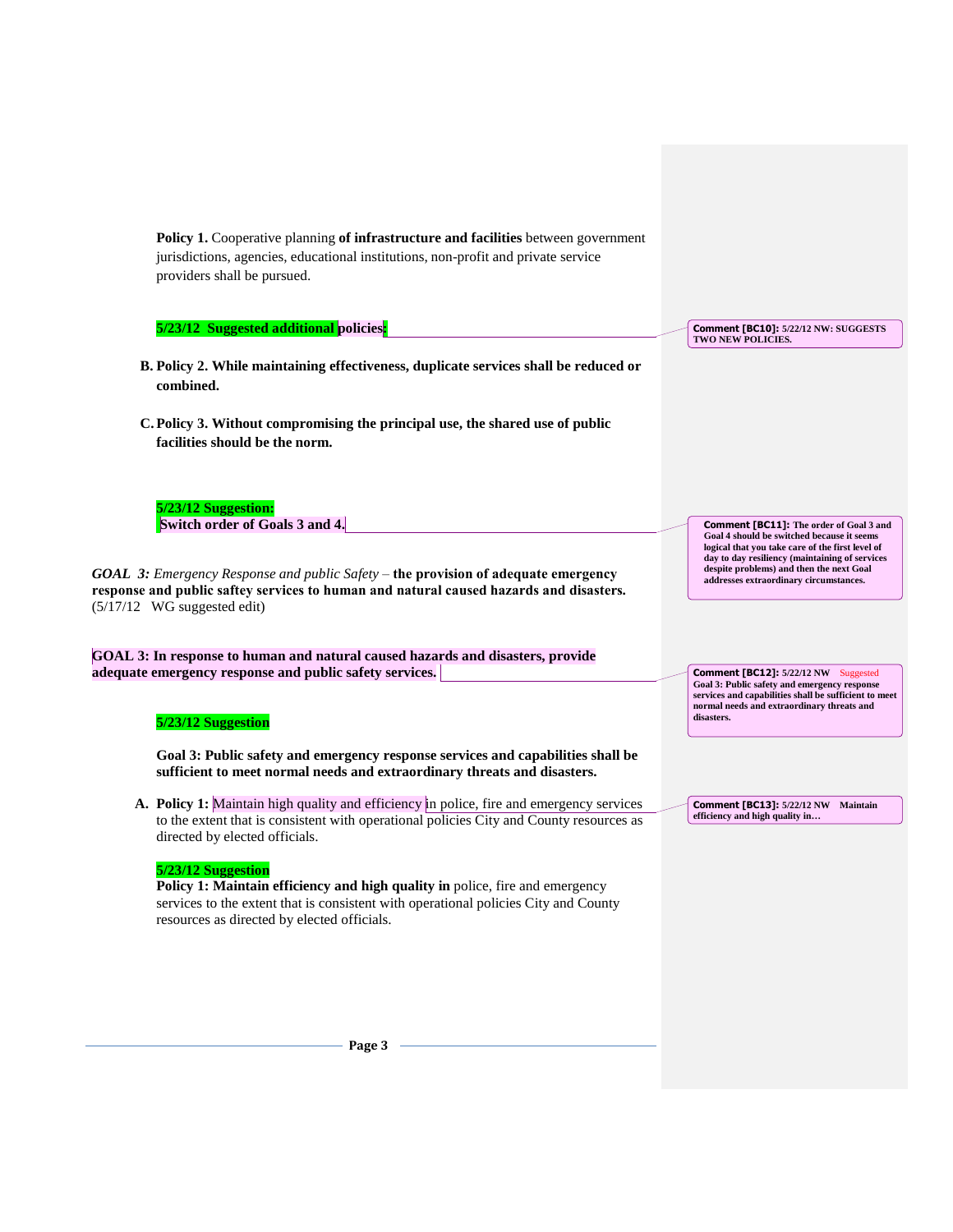- **B. Policy 2:** City of Flagstaff fire stations to be located within the prescribed response time from new and existing development as determined by the standards set forth by the National Fire Protection Agency (NFPA 1710).
- **C. Policy 3:** City of Flagstaff police facilities (i.e. Main and sub-stations) to be located within the prescribed response time goals and service needs of the community.

## **5/23/12 Suggested additional policies**

- **D. Policy 4: Infrastructure investments will consider the special danger of wild fire and accidents along the interstate and rail transportation corridors.**
- **E. Policy 5: A current plan for coordinating of all emergency responses to major hazards and disasters should be reviewed annually.**

**GOAL 4:** *Resiliency Planning in facilities and operations –* **TO PREPARE AND MAINTAIN A CONTINUITY OF OPERATIONS FOR PUBLIC FACILITIES, INFRASTRUCTURE SYSTEMS AND SERVICES.**  (5/17/12 WG suggested edit)

GOAL 4: Through resiliency planning, prepare and maintain operation continuity of public facilities, infrastructure systems and services.

### **5/23/12 Suggestion**

**GOAL 4. Prepare for maintenance and continuity of operations of public facilities, infrastructure systems and services through resiliency planning.**

**A. Policy 1**: Incorporate resiliency and preparedness principles into current and future infrastructure development needs.

#### **5/23/12 Suggestion**

**Policy 1**: Incorporate resiliency and preparedness principles into **all governmental decisions and operations including** current and future infrastructure development needs

**B. Policy 2:** Allocate public resources necessary to prepare and adapt the City and County physical design and operations for natural and human-caused hazards.

#### **5/23/12 Suggestion**

**Comment [BC14]: A. 5/22/12 NW** Policy

additions: 4: **Infrastructure investments will consider the special danger of wild fire and accidents along the interstate and rail transportation corridors.**

Policy 5: A current plan for coordinating of all emergency responses to major hazards and disasters should be reviewed annually

**Comment [BC15]: 5/22/12 NW** I am uncertain on how I feel about this goal. We are trying to say that the goal is to provide dependable services from the point of view of buildings and infrastructure. That means to me good building design, good maintenance, and up to date delivery systems like water supply and water mains as examples.

**5/22/12 SS**: This reads a bit awkward. Suggested change:

Prepare for maintenance and continuity of operations of public facilities, infrastructure systems and services through resiliency planning.

**Comment [BC16]: 5/22/12 NW** . SUGGESTS : Incorporate resiliency and preparedness principles into **all governmental decisions and operations including** current and future infrastructure development needs

**Comment [BC17]: 5/22/12 NW** COMMENT: operations should be covered in Goal 3, policy 5 as an example)